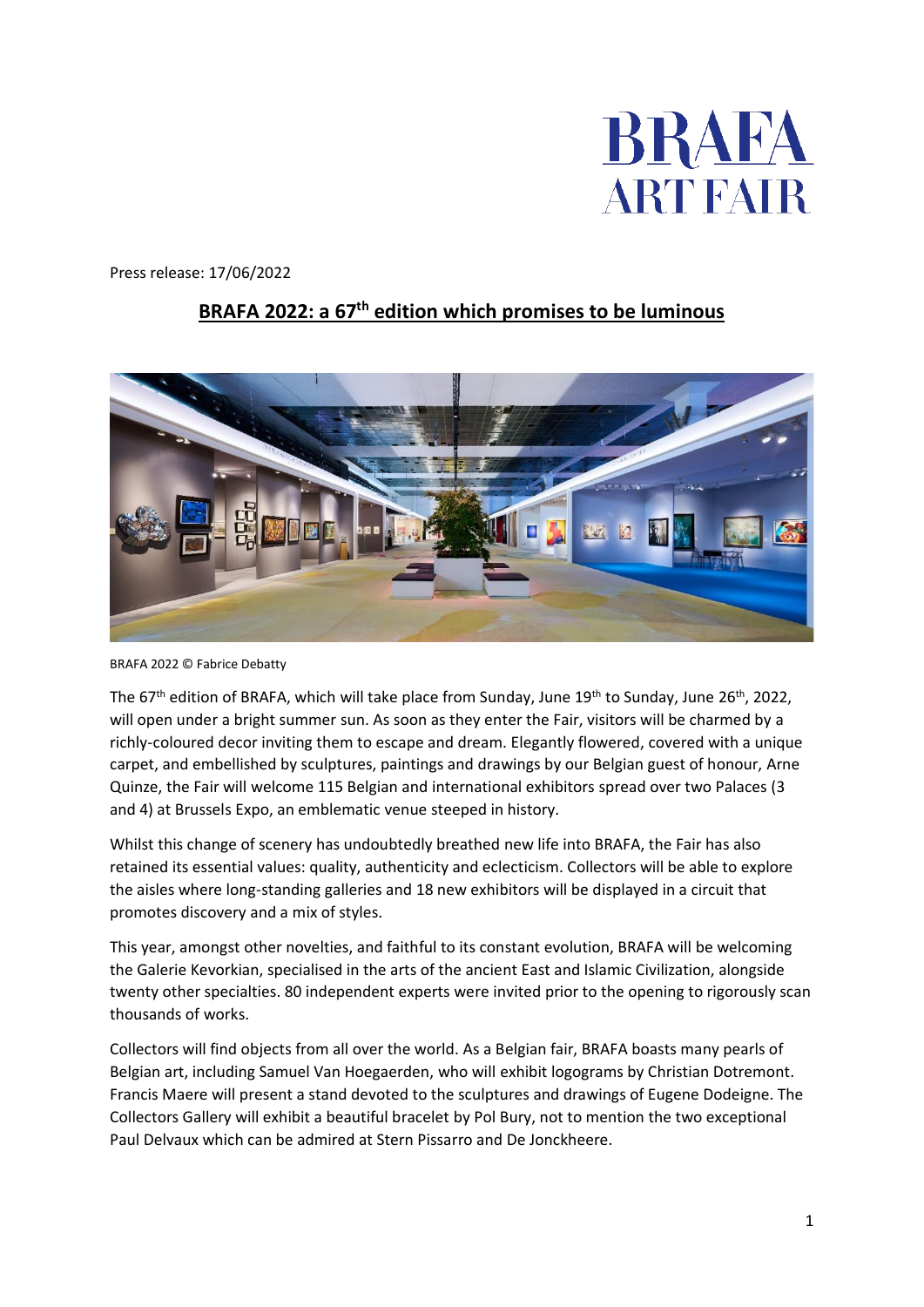Not to be missed, the stand of Maruani Mercier, which represents this year's guest of honor, Arne Quinze, is entirely devoted to him and forms a kind of total work with paintings, drawings, and carpets by the artist.



BRAFA 2022 – stand 57 MARUANI MERCIER © Fabrice Debatty

BRAFA 2022 will also be a great opportunity to get to know the works of artists from outside Europe, including the Cameroonian artist Barthélémy Toguo at Nosbaum Reding, the American artist Summer Wheat at Zidoun-Bossuyt Gallery and the American-Kenyan artist Wangechi Mutu at Galerie Boulakia.

# **Key works at BRAFA 2022**

### **The Old Masters**

**Klaas Muller** (stand 68) will be presenting a work of great moral power, *Portrait of a bearded man holding gloves* by Adriaen Thomasz Key, a sixteenth century Dutch artist, whose portraits are silent witnesses of the deep gravity and self-awareness which characterised the Dutch Renaissance.



Adriaen Thomasz Key (1544-1589)

*Portrait of a bearded man holding gloves*

At **De Jonckheere** (stand 14), discover *La Montée au Calvaire*, a biblical subject painted by Cornelis Massys (Antwerp, sixteenth century) and at **Costermans & Pelgrims de Bigard** (stand 104), a study of Christ by Anthony Van Dyck (1599-1641). Amongst the newcomers to this edition, the London gallery **Giammarco Cappuzzo Fine Art** (stand 19) will present paintings inspired by Caravaggio, including a superb Giuseppe Vermiglio, *The Sacrifice of Isaac*, 1615.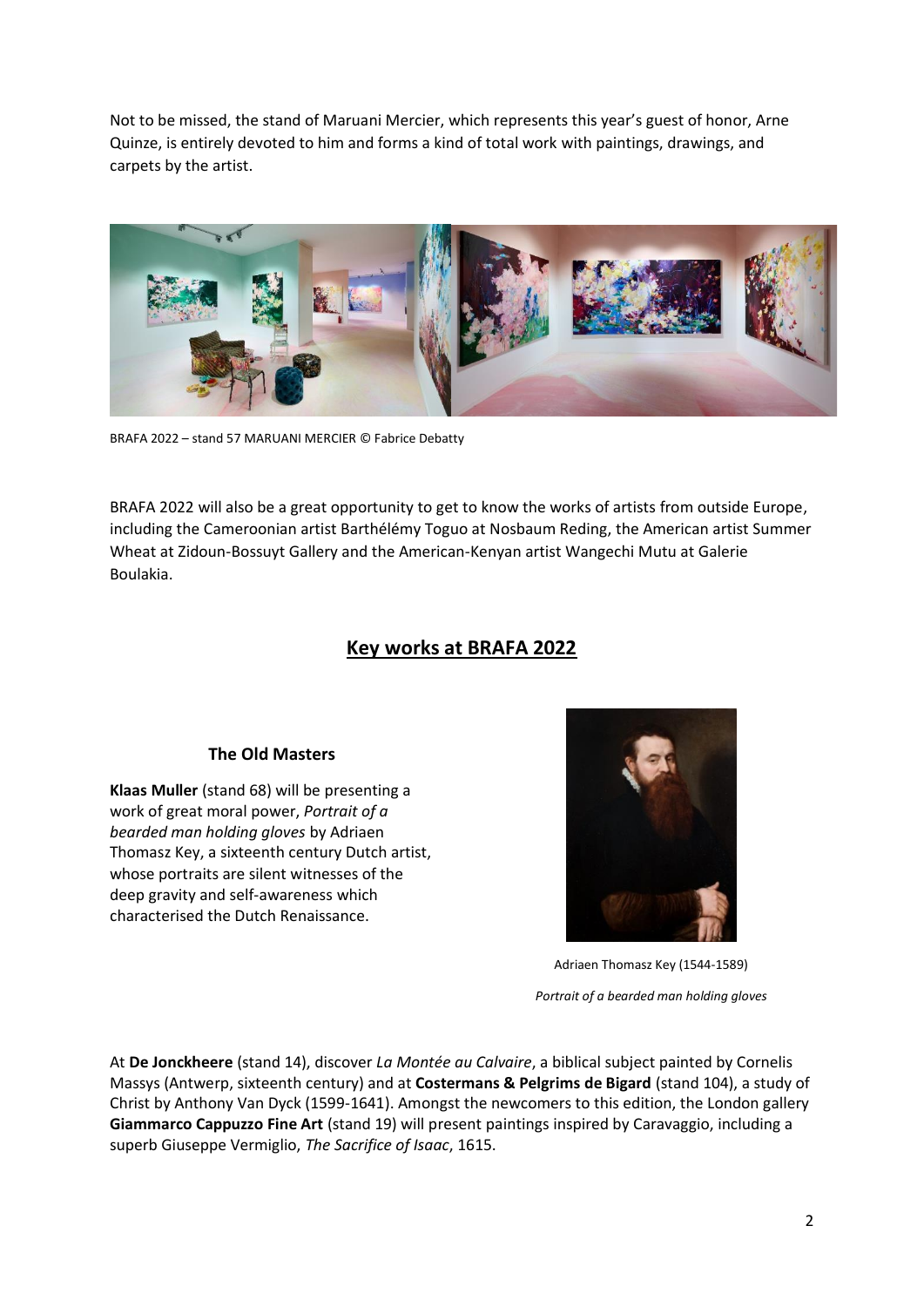#### **Modern and contemporary art**



Paul Delvaux (1897-1994), *Pénélope*, 1946

**Stern Pissarro Gallery** (stand 105) presents this museum-quality work, which was produced in 1946 by the Belgian painter Paul Delvaux, and has recently been put on the market. The illustrious Penelope, a symbol of feminine virtue in Greek mythology, was painted during the most important period of his artistic production.

Also on display will be two "kite" works, that of Kazuo Shiraga at **Opera Gallery** (stand 84) and that of Yayoi Kusama at **Helene Bailly Gallery** (stand 64), both resulting from the same artistic project conceived by the German collector Paul Eubel, the former director of the Gœthe Institute in Osaka, who was passionate about the Japanese kite tradition. After buying a washi paper in 1987, he became aware of the material's potential and decided to send it to internationally renowned artists so that they could make works with it.



BRAFA 2022 – stand 64 Helene Bailly Gallery © Fabrice Debatty

Amongst the beautiful works by Hans Hartung present at the fair (**Galerie Hurtebize**, **Galerie Brame & Lorenceau**, **Galerie Boulakia**, **Galerie Fleury**…), we note a pretty little painting by this artist, *Untitled* (1957), ink and watercolour on paper, at the **galerie AB-BA** (stand 50). The **Alexis Pentcheff** gallery (stand 78) will be presenting an unusual work by André Masson, *Le fond de la mer (Hommage à Botticelli)*, 1937. For lovers of Miro, an exceptional gouache by the artist at **Galeria Jordi Pascual**, *Femmes et oiseaux*, 1973 (stand 81).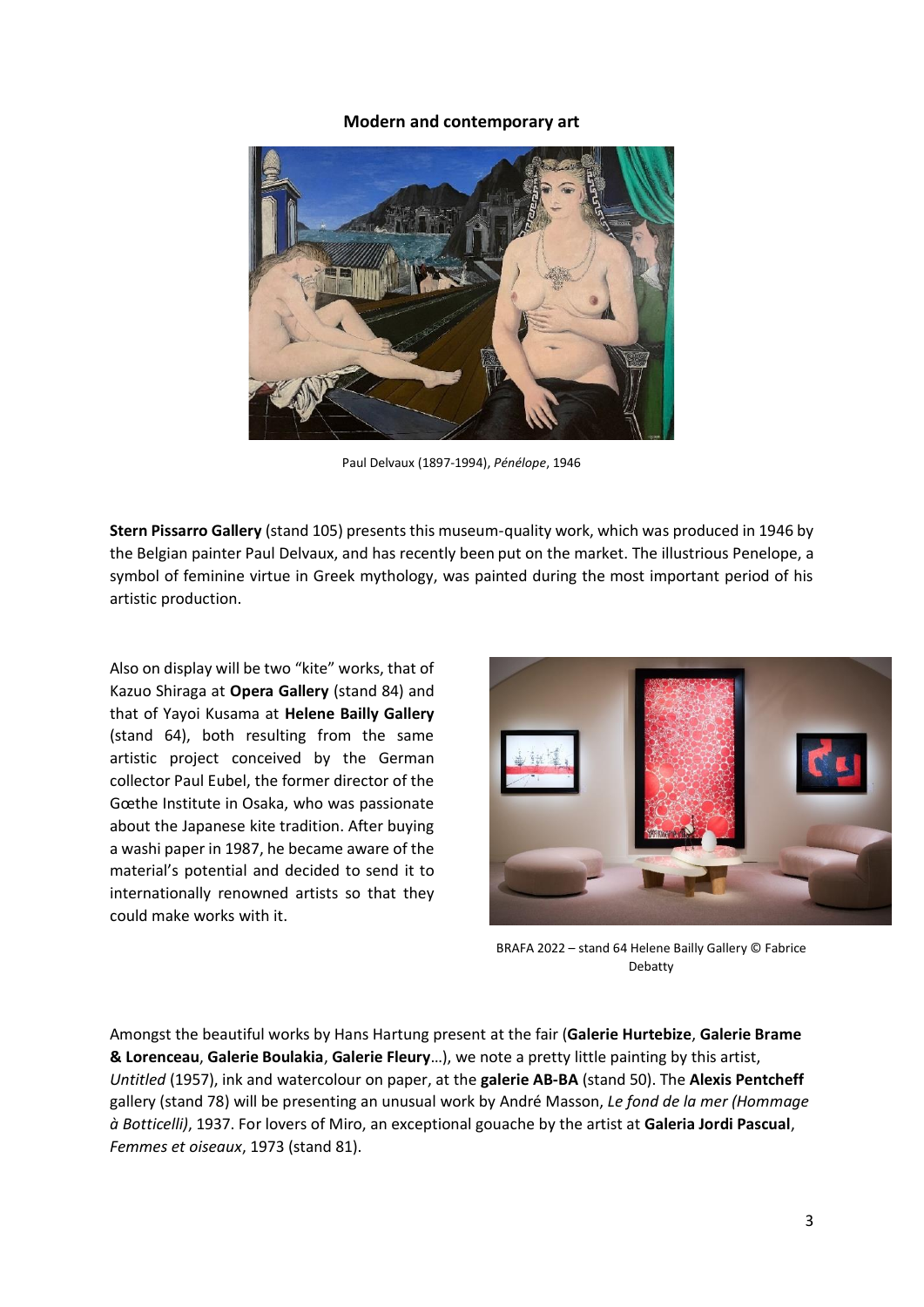The **Cortesi Gallery** (stand 76) will be showing various works by Walter Leblanc, including one of his flagship works, *Twister Strings PRX9* (1977), cotton strings and white latex on cotton canvas, a threephase programme on a single canvas, with rounded corners. At the **Oscar De Vos** gallery (stand 72), we note the essential painting from this specialist of the Latem school: an oil on canvas by Emile Claus, *Vue sur la Tamise*, 1918. As a prelude to the summer holidays, **Harold t'Kint de Roodenbeke** (stand 15) will be presenting a luminous George Lemmen, *Knokke-Heyst*, 1891.

In the field of extra-European contemporary art, discover the works of the Cameroonian artist Barthélémy Toguo at **Nosbaum Reding** (stand 109), a Luxembourg gallery with an address in Brussels that will be exhibiting at BRAFA for the first time. The delicate work of the American-Kenyan artist Wangechi Mutu at the **Galerie Boulakia** (stand 26), the Chilean artist Roberto Matta at **Die Galerie** (stand 55) and at **M.F. Toninelli Art Moderne** (stand 6), and the American artist Summer Wheat and the South African artist Neo Image Matloga, the 2 artists presented at **Zidoun-Bossuyt Gallery** (stand 77). A newcomer, this Luxembourg gallery, known for having introduced influential African-American artists to the Luxembourg scene, will also be exhibiting a great Jean-Michel Basquiat, *Untitled (Head)*, 1986.



BRAFA 2022 – stand 77 Zidoun-Bossuyt Gallery © Fabrice Debatty

## **Twentieth-century decorative art and design**

The **Galerie Mathivet** (stand 2) will present a bronze torchlight, 1934, by Alberto Giacometti, considered to be one of his most beautiful achievements, and an imposing bronze sculpture-object, *Tortue Topiaire II*, 1992, by François-Xavier Lalanne (France, 1927-2008).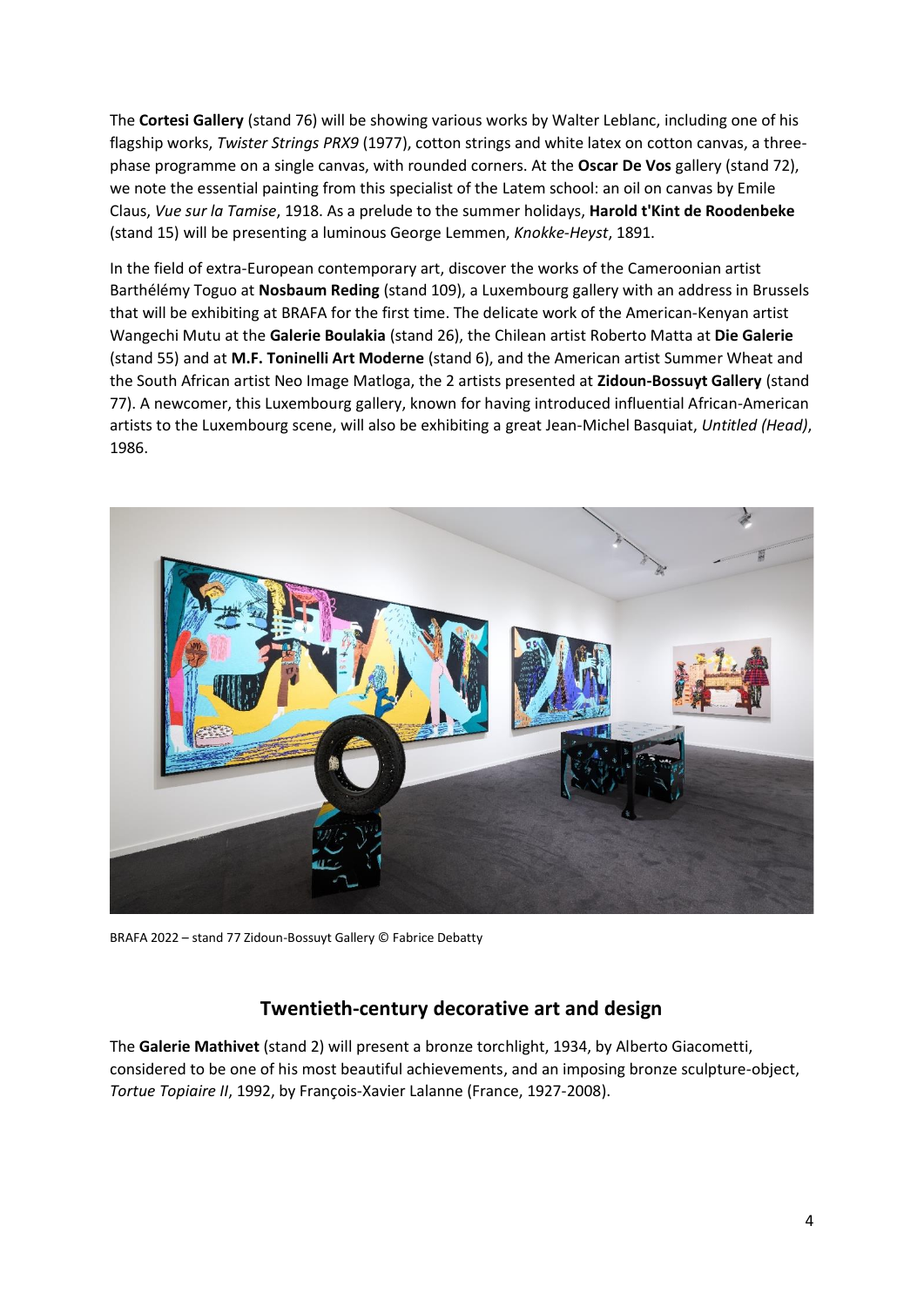On the stand of the Austrian gallery **Florian Kolhammer** (stand 113), specialised in Jugendstil, art deco, design and furniture, discover an elegant display case from 1946 by Josef Frank, and Louis Poulsen external wall sconces in polished copper, circa 1966, by Poul Henningsen. **Axel Vervoordt** (stand 12) will display a refined chair by the Brazilian designer José Zanine Caldas in pequi wood, circa 1970.



BRAFA 2022 – stand 113 Florian Kolhammer © Fabrice Debatty

## **Sculpture**

For this comeback edition, **Benjamin Proust Fine Art** (stand 45) will be presenting *Serenity*, a classic marble woman's head by the Polish sculptor Elie Nadelman, dated circa 1917 and inspired by ancient and Hellenistic sculpture. It was Karl Lagerfeld's favourite sculpture, one of the very few works of ancient art he kept until his death.

At **Xavier Eeckhout** (stand 44), discover a full-size patinated bronze alligator by Tofanari Sirio, which displays exceptional realism and production quality. **Univers du Bronze** (stand 70) will present another refined animal sculpture in original plaster retouched with wax, *Lion Dévorant un Sanglier*, circa 1874, which seduces by its remarkable power of execution by the hand of a great master, Antoine-Louis Barye (1795-1875). Finally, the **Gallery Desmet** (stand 27) will be exhibiting a crucifixion with a vanity in bronze, wood and alabaster from the early eighteenth century, Florence, attributed to Massimiliano Soldani Benzi (1656-1740)

### **Tribal art**

As the centrepiece of its stand, **Montagut Gallery** (stand 80) will be presenting an exceptional Soninke statue, from the Dogon culture, Mali, thirteenth century.

A selection of "fetishes" from the Democratic Republic of Congo will also be on display, at **Didier Claes**. The exhibition "Nkisi" focuses on the beauty of these "force-objects" which, through the addition of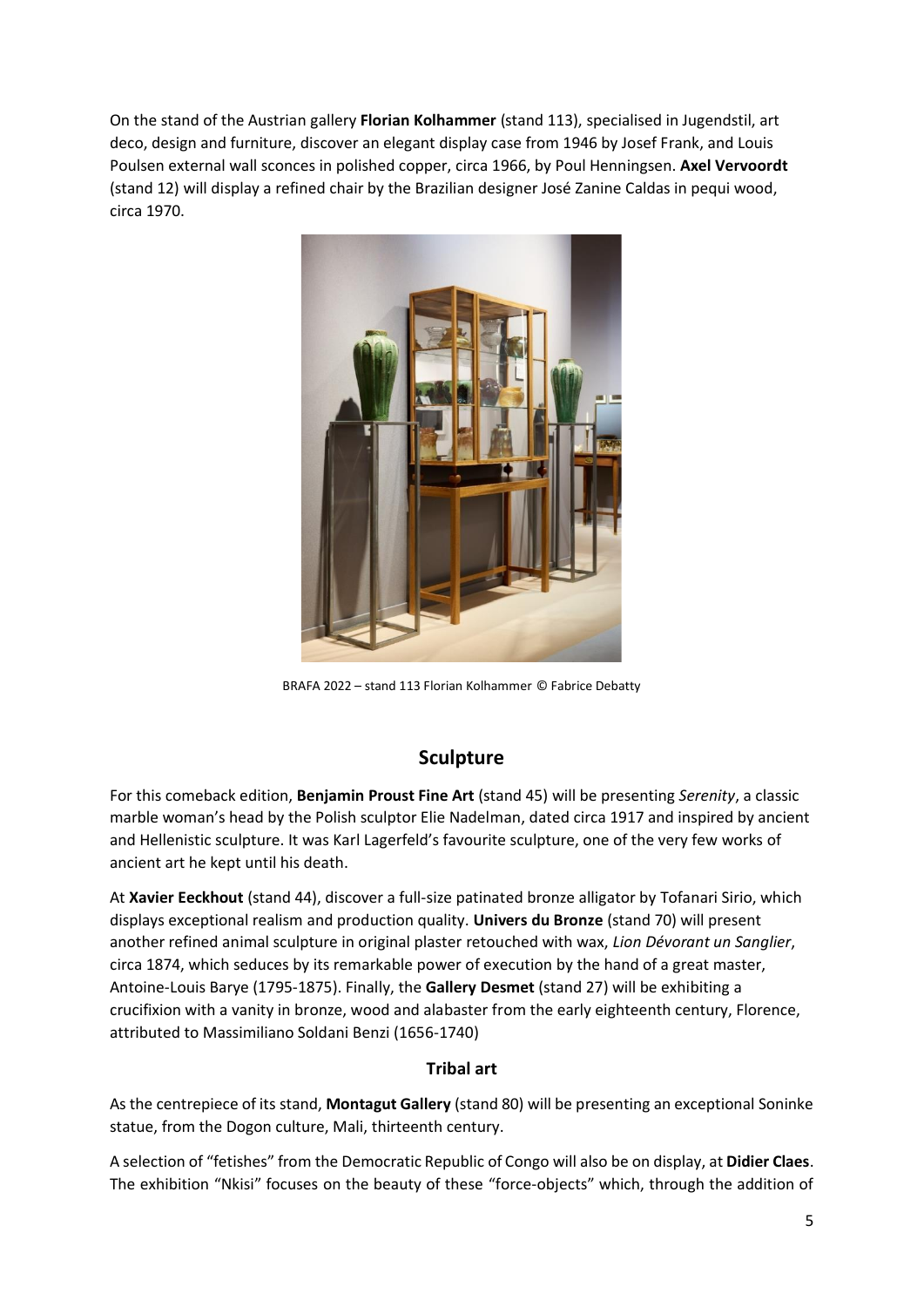various elements, were magically charged and enabled access to their ritual function of divination and communication with the spirits. **Dalton Somaré** (stand 111) will present a very graphic portrait mask, Baule, Côte d'Ivoire, late nineteenth century, with traces of polychrome.

## **Archaeology**

For its first participation at BRAFA, the **Galerie Kervorkian** (stand 16) will present, amongst others, a set of bronzes from Luristan (Iran). Most of them come from a single French collection, including a large and elegant ibex and feline pin from the beginning of the millennium BC.



BRAFA 2022 – stand 39 Galerie Kevorkian © Fabrice Debatty

Also to be discovered at the **Eberwein Gallery** (stand 39), a Greek head of Eros in marble of exceptional quality, late Hellenistic period, around the first century AD, from a private collection, and at **Cavagnis Lacerenza Fine Art** (stand 106), a beautiful Roman head, "Herm of Hercules," dating from the Roman Empire, mid-second century BC.

### **Asian art**

Amongst other wonders, the **Galerie Hioco** (booth #94) will present a remarkable monumental capital with figures of lions in pink sandstone, from Northern India, second century, Kushan period, from the Pinto collection, which is reminiscent of a similar centrepiece exhibited at the Victoria & Albert Museum in London, as well as a bronze Buddha head from the Sukhothai Kingdom, Thailand, late fourteenth - early fifteenth century, from a private English collection.

On display at **Bertrand de Lavergne** (stand 3) is a set of Chinese jewellery in two-coloured tourmaline, agate, carnelian, aquamarine in the shape of a seal, rock crystal, black and white jade, sapphire root and a rare Guanyin in yellow enamelled porcelain, aubergine and green, China, last part of the Ming period, sixteenth century.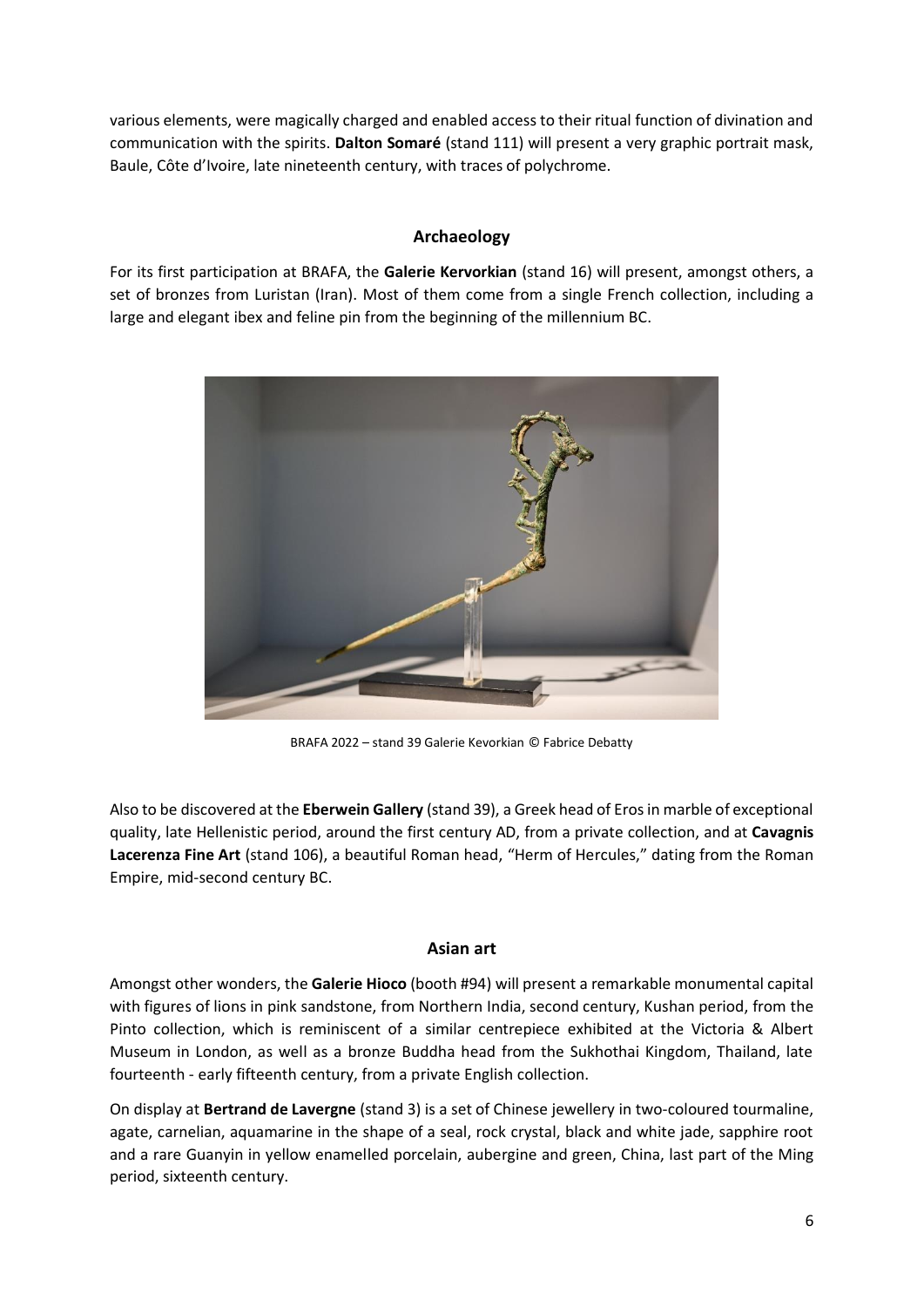### **Antique furniture**

**Brun Fine Art** (stand 85) will present a gilded wooden console with a *pietra dura* top representing a view of Prague, created in Naples around 1775.

On the stand of the **Galerie Theunissen & de Ghellinck** (stand 102), discover a small Japanese lacquered cabinet inlaid with mother-of-pearl, from the Edo period, eighteenth century.

### **Clocks**

The **Costermans & Pelgrims de Bigard** gallery (stand 104) will feature a large gilt and patinated bronze morello marble pendulum by the Emperor's watchmaker, Lepaute, modelled by Louis Simon Boizot for the dealer Mercier Daguerre around 1805. It is a rare Louis XVI period model which was still produced during the Empire.

At **Artimo Fine Arts** (stand 114), discover a blue porcelain clock from Sèvres, with an enamelled dial by the greatest French enameller of the Louis XVI period.

### **Jewellery**

**Epoque Fine Jewels** (stand 48) will be presenting Art Nouveau jewellery from Lalique and a jewel from its Spanish counterpart Luis Masriera. It is a pendant, dated 1909, representing a winged girl with flowers in her hair, in white, green and pink enamel, white pearl, rose-cut diamonds and 18 carat gold.

At the **Collectors Gallery** (stand 98), discover unique creations by former students from the École de Métiers d'art de Maredsous, including necklaces by the brightest amongst them, Claude Wesel, who worked for the studio Fernand Demaret. **Bernard Bouisset** (stand 36) will present a platinum ring decorated with a stepped sapphire of exceptional size, embellished with trapezoidal diamonds.

### **Ancient and modern books**

The **librairie Lardanchet** (stand 93) will present a rare original edition of *Madame Bovary* by Gustave Flaubert. The edition contains a handwritten letter by Flaubert.

At **Jean-Claude Vrain** (stand 5), discover the book *Jazz* by Henri Matisse, Paris 1947, published by Tériade, first edition.

### **Drawings from the 15th to the 20th century**

**Galerie Alexis Bordes** (stand 88) will present a beautiful drawing by Louis Léopold Boilly (1761-1845), *La jeune dessinatrice*, quill, black ink, grey wash and white highlights, from a private collection, France.

At **Klaas Muller** (stand 68), a drawing of a great technical execution by Jacob Jordaens (1593-1678) shows a study of a woman of profile, black line on red clay with white highlights.